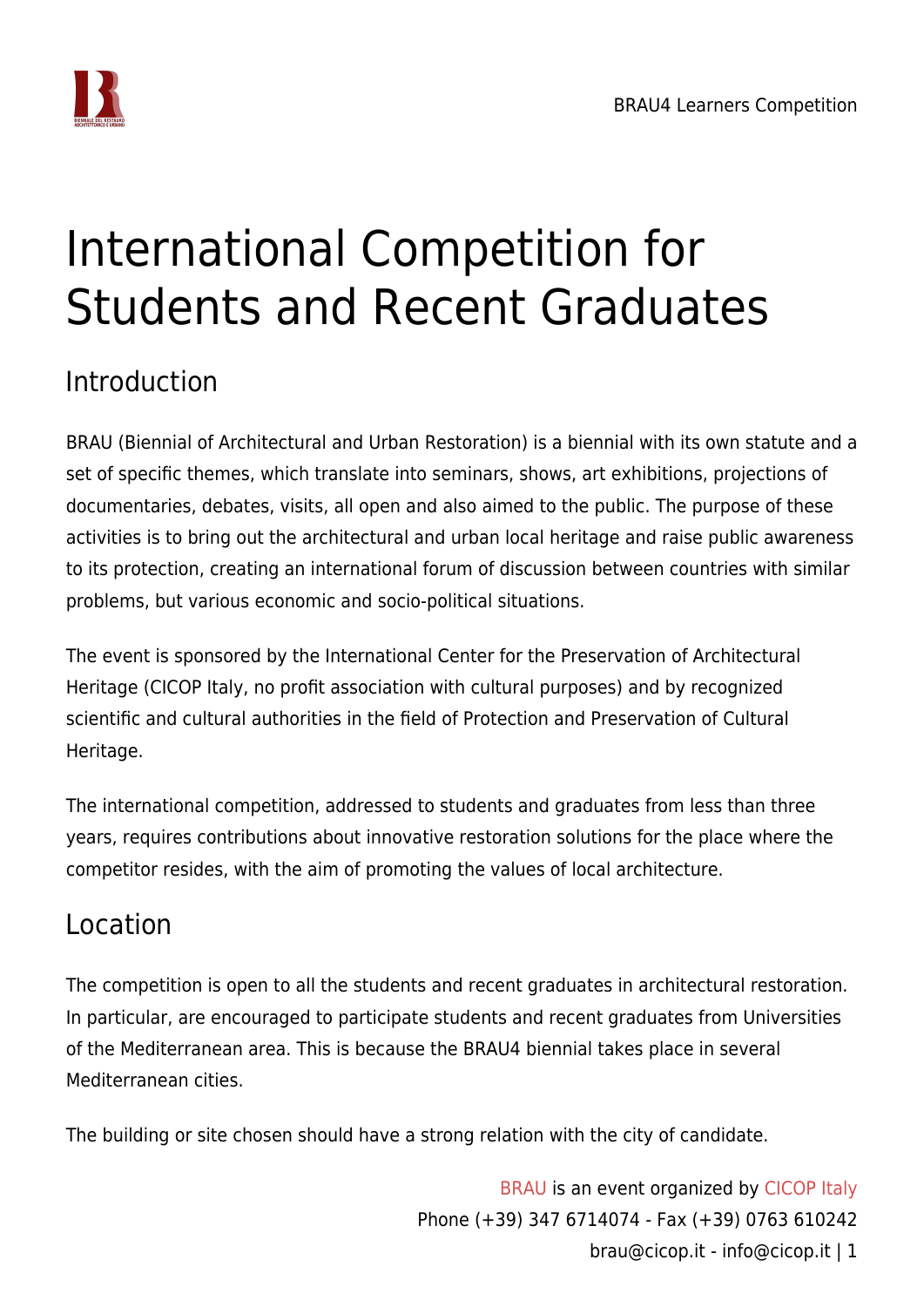

#### **Topics**

The competition will cover one of the following topics:

- A. ANALYSIS OF A RESTORATION PROJECT, CARRIED OUT ON A MONUMENTAL BUILDING OR COMPLEX.
- B. ANALYSIS OF A RESTORATION PROJECT, CARRIED OUT ON AN ABANDONED BUILDING OR SITE.

Please note that "building (complex)" and "site" might also refer to constructions under ground, under water or within existing buildings, according to themes of [HCH Itinerant](http://www.cicop.net/hch/) [Congress,](http://www.cicop.net/hch/) the main event of the Biennial BRAU4.

The study shall be exposed by posters (format A0) and slide presentation or video, showing the following aspects:

- Territorial and urban context of the building, before and after restoration; 2 posters
- Perceptual and aesthetic aspects of the building before and after restoration; 2 posters
- Significant technological aspects, before and after restoration; 2 posters

### Registration and deadlines

The registration is free. You must register by filling out [the application form](https://www.cicop.it/brau/en/brau4-competition-registration/).

Posters/video/presentation must be submitted by email to [submit@cicop.it](mailto:submit@cicop.it) for approval, [following the sending guidelines](https://www.cicop.it/brau/en/brau4-submission-instructions/#sending-document). Insert the [BRAU logo](https://www.cicop.it/brau/wp-content/uploads/2017/10/Logo-BRAU.new_.945.opt_.png) in your work (upper left corner for posters and presentations). The deadline for proposals submission is February 28, 2018 March 15, 2018.

Senders of approved posters/video/presentation will be advised within one week from submission.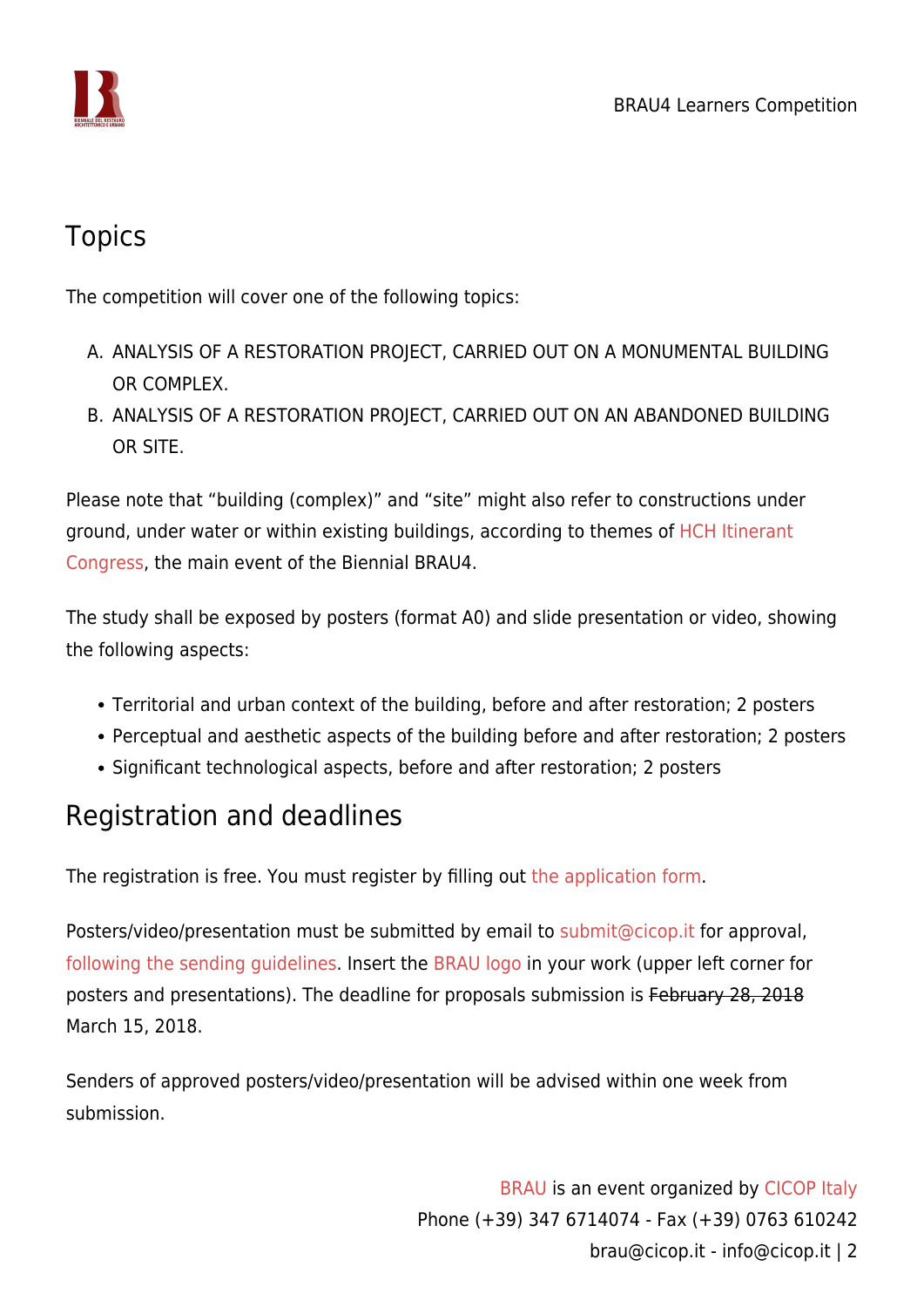

#### [Competition results will be published by April 2, 2018.](https://www.cicop.it/brau/en/brau4-student-competition/results/)

Approved posters/video/presentation will be exhibited in digital form in all the cities participating in the Biennial.

Approved posters that are sent in paper form to any BRAU4 exhibition venue will be exposed in paper form too.

#### Jury and prizes

The [international jury is multidisciplinary,](https://www.cicop.it/brau/en/brau4-student-competition/jury/) and reserves the right not to award the first, second or third prize if the submitted works will not meet the competition standards.

The jury reserves the right not to reward first, second, or third prize if the submitted works fail to meet standards of this competition.

- First place prize: 1000 euro
- Second place prize: 500 euro
- Third place prize: 300 euro

The winners of the prizes must send their printed posters to at least two [BRAU4 venues](https://www.cicop.it/brau/it/local-organizers-contact-info/) (arrival not less than 2 days before [local BRAU4 inauguration](https://www.cicop.it/brau/events/2018-04/)), in order to be exposed and awarded (in the event that the posters are not received within the above mentioned date, they will be printed by the Organizing Committee at winner expenses).

The studies (posters, video, presentation) of all participants admitted to student competition will be collected in a publication on BRAU4 events.

#### Contact information

Feel free to [contact us](https://www.cicop.it/brau/en/contact-info/) for any information.